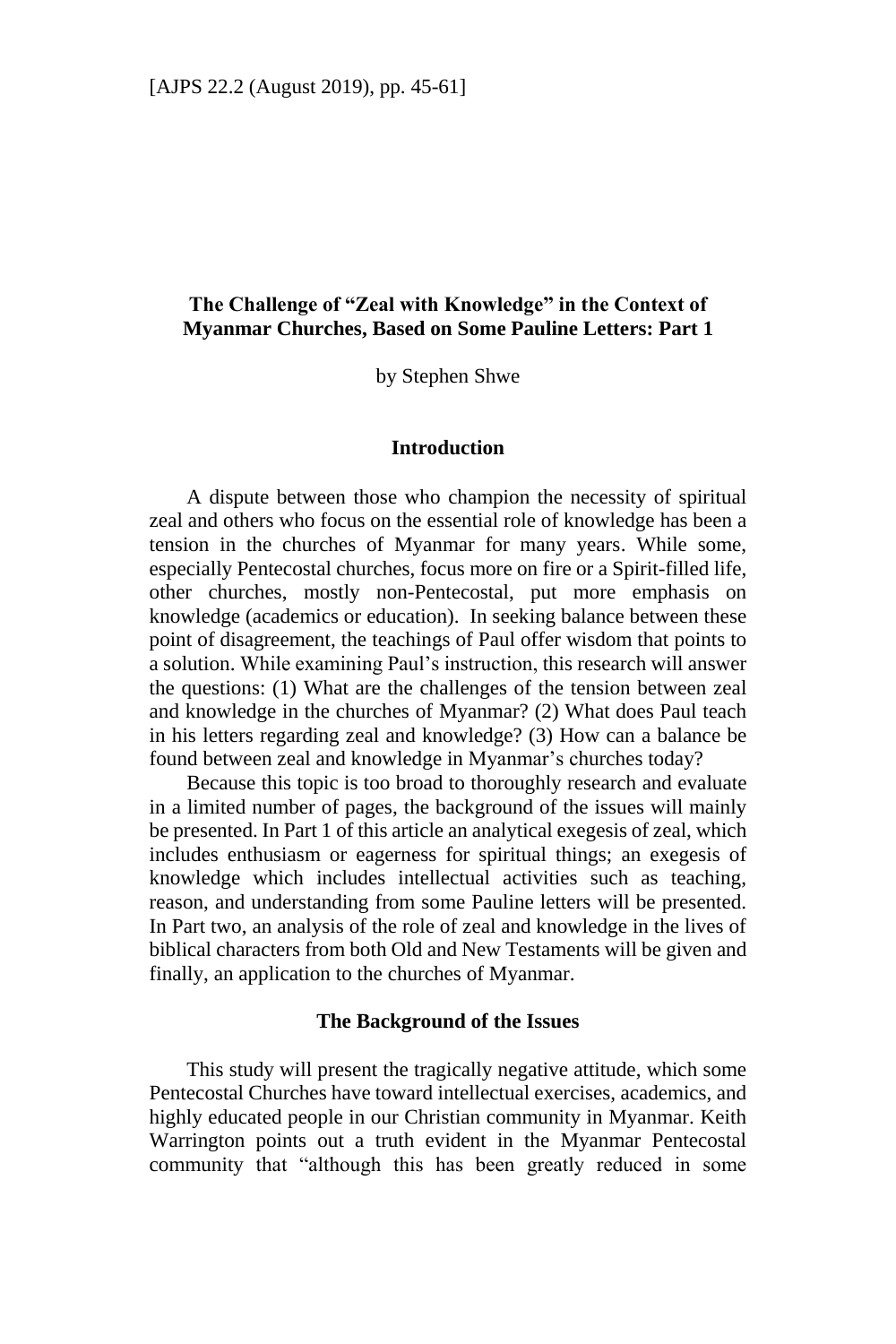countries, a continuing anti-intellectual stance by some Pentecostals still exists."<sup>1</sup>

A specific example that the writer heard from his friend and student will be described. One Assemblies of God minister in Mandalay (the former second capital city of Myanmar) has a very big church, beautifully built on his own property. In one sense, he is a successful pastor in his area and very well-known among the Myanmar Christian community. Nevertheless, he is an anti-intellectual minister. He does not allow his church members to study in Bible Schools. His children are not encouraged to go for higher education. One young man was kicked out of his church after spending four years in a Bible School. In addition, one of the students from Peace Evangelical Myanmar Bible College (PEMBC) went to that church in his summer break because it was his former mother church. During his visit, the church called him to the altar and prayed for him in order to cast out education demons. The church pastor verbally spoke against higher education, as well. In fact, there are many preachers who preach against higher education and put more emphasis on the Spirit-filled life and revelation from the Holy Spirit, which is not wrong all the time. But for them, being zealous for God and fervent in Spirit is the most vital thing in ministry and in a believer's life. For this reason, they speak against educated people and accuse them of not giving room for the Holy Spirit.

In contrast, non-Pentecostal people in Myanmar put more emphasis on the necessity of theology and intellectual growth. Since the 1960s, liberal theology has been discussed in some of their schools, including the Myanmar Institute of Theology, which is one of the most advanced non-Pentecostal Bible schools in Myanmar.<sup>2</sup> As a consequence, "this [Liberalism] has resulted in nothing but creating nominalism in almost all churches."<sup>3</sup> Being passionate for preaching the gospel and having zeal for a Spirit-filled life has been diminished and lost in non-Pentecostal churches. These churches stress a traditional way of worship and head knowledge in studying the Scriptures.

Many times, non-Pentecostal people speak about the lack of education in the Pentecostal community. According to them, Pentecostal people are weak in Biblical education. Most theological books were written by liberal scholars and Baptist theologians, but not many are written by Pentecostals. Chin Khua Khai confirms this, stating "in Myanmar, critics [non-Pentecostal people] often speak of Pentecostals

**.** 

<sup>1</sup>Keith Warrington, *Pentecostal Theology: A Theology of Encounter* (London: T&T Clark, 2008), 156.

<sup>2</sup>Saphir Athyal, ed., *Church in Asia Today: Challenges and Opportunities*  (Singapore, The Asia Lausanne Committee for World Evangelization, 1996), 356.

<sup>3</sup> Ibid.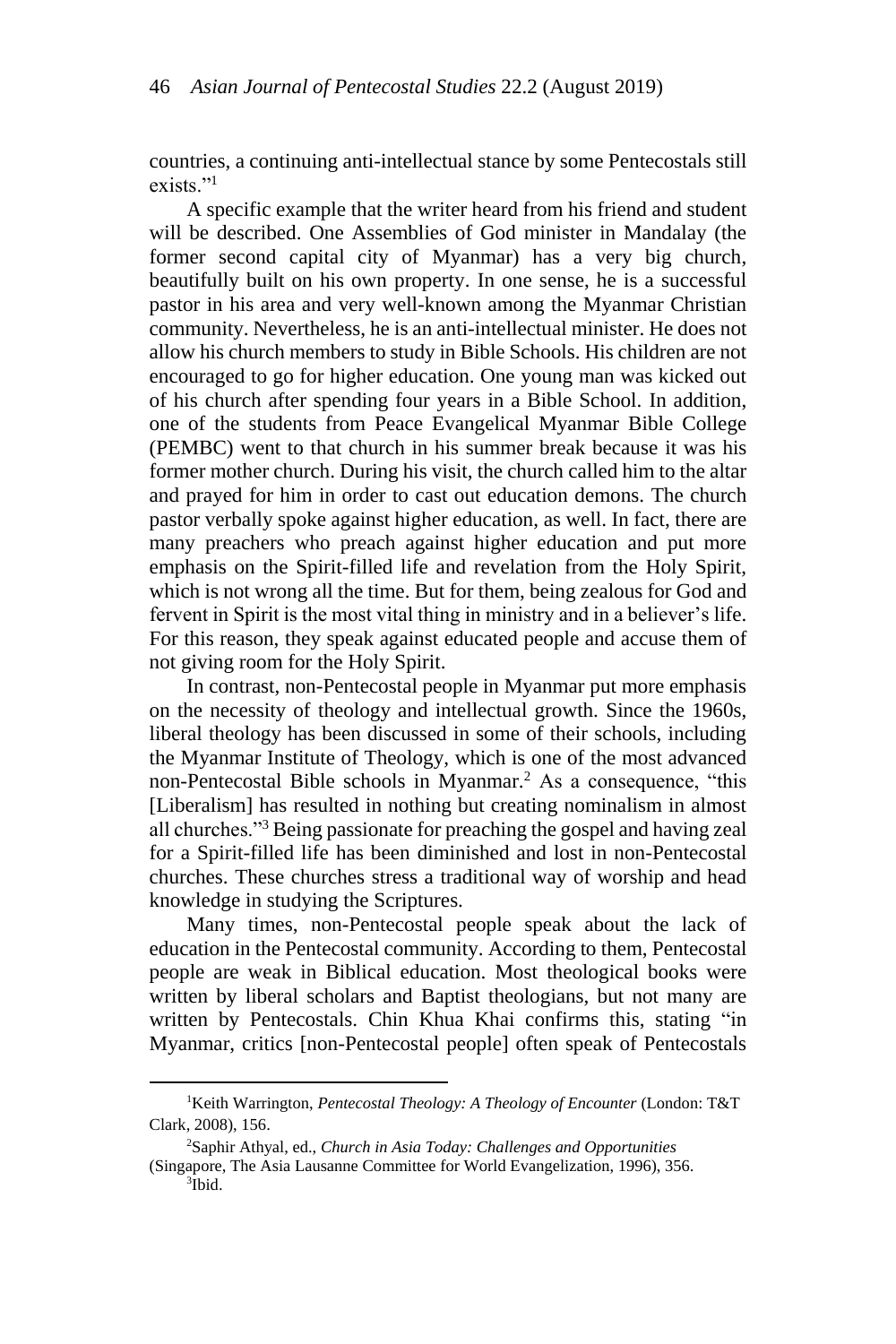as emotionalists who are not oriented towards intellectual matters."<sup>4</sup> In their perspective, Pentecostal preachers rely more on emotions and instant revelatory messages for their preaching than proper preparation. Therefore, a balance between the two perspectives needs to be considered to serve God and His people in our Christian community with excellence.

#### **Clarification of the Topic**

The topic of this paper, "Zeal with Knowledge," was taken from the Asia Pacific Theological Seminary (APTS) theme. However, the theme verse, Isaiah 11:2, will not be used for this writing. Instead, select Scripture verses from Pauline letters will be the main texts for this study. In exploring this topics, it becomes evident that the terms, "zeal" and "knowledge,*"* may imply more than their literal meanings because these two words convey broader metaphorical or figurative ideas. Nevertheless, the original terminologies of zeal and knowledge from Greek will be precisely analyzed here based on the writings of Paul in his epistles.

The word "zeal," is derived from the original Greek word  $\zeta n \lambda o \zeta$ which can be defined as "eager striving, competition, enthusiasm, admiration, and in suitable contexts praise, glory."<sup>5</sup> This word portrays two meanings both positive and negative. Its negative sense, zeal means "an envious and contentious rivalry, jealousy"<sup>6</sup>⸻envy (2 Corinthians 12:20), jealousy (Romans 13:13; 1 Corinthians 3:3), emulation (Galatians 5:20). In a positive sense, zeal signifies "ardor in embracing, pursuing, defending anything"<sup>7</sup>—zeal for the good of Paul (2) Corinthians 7:11), and zeal stirred up very many of the Corinthians (2 Corinthians 9:2). Furthermore, the word also implies having zeal for religious laws (Romans 10:2) and because of that it can even cause violence (Philippians 3:6). However, since none of the above usages fit the intended implication of this research, the Greek word  $\zeta \eta \lambda \omega \tau \alpha \iota$  which means "one burning with zeal; a zealot"<sup>8</sup> will be traced as the main term for this discussion. Its main text is 1 Corinthians 14:12.

The Greek word,  $\zeta \eta \lambda \omega \tau \alpha \iota$  which is from  $\zeta \eta \lambda \omega \tau \eta \zeta$  is used in different places in Paul's epistles with different meanings. W. E. Vine says that

<sup>4</sup>Chin Khua Khai, "Pentecostalism in Myanmar" in *Asian Journal of Pentecostal Studies*, vol. 5, no. 1 (January 2002), 67.

<sup>5</sup>Verlyn Verbrugge, ed., *The NIV Theological Dictionary of New Testament Words* (Grand Rapids, MI: Zondervan Publishing House, 2000), 506.

<sup>6</sup> Joseph Henry Thayer, *The New Thayer's Greek-English Lexicon of the New Testament with Index* (Christian Copyrights, 1983), 271.

<sup>7</sup> Ibid.

<sup>8</sup> Ibid.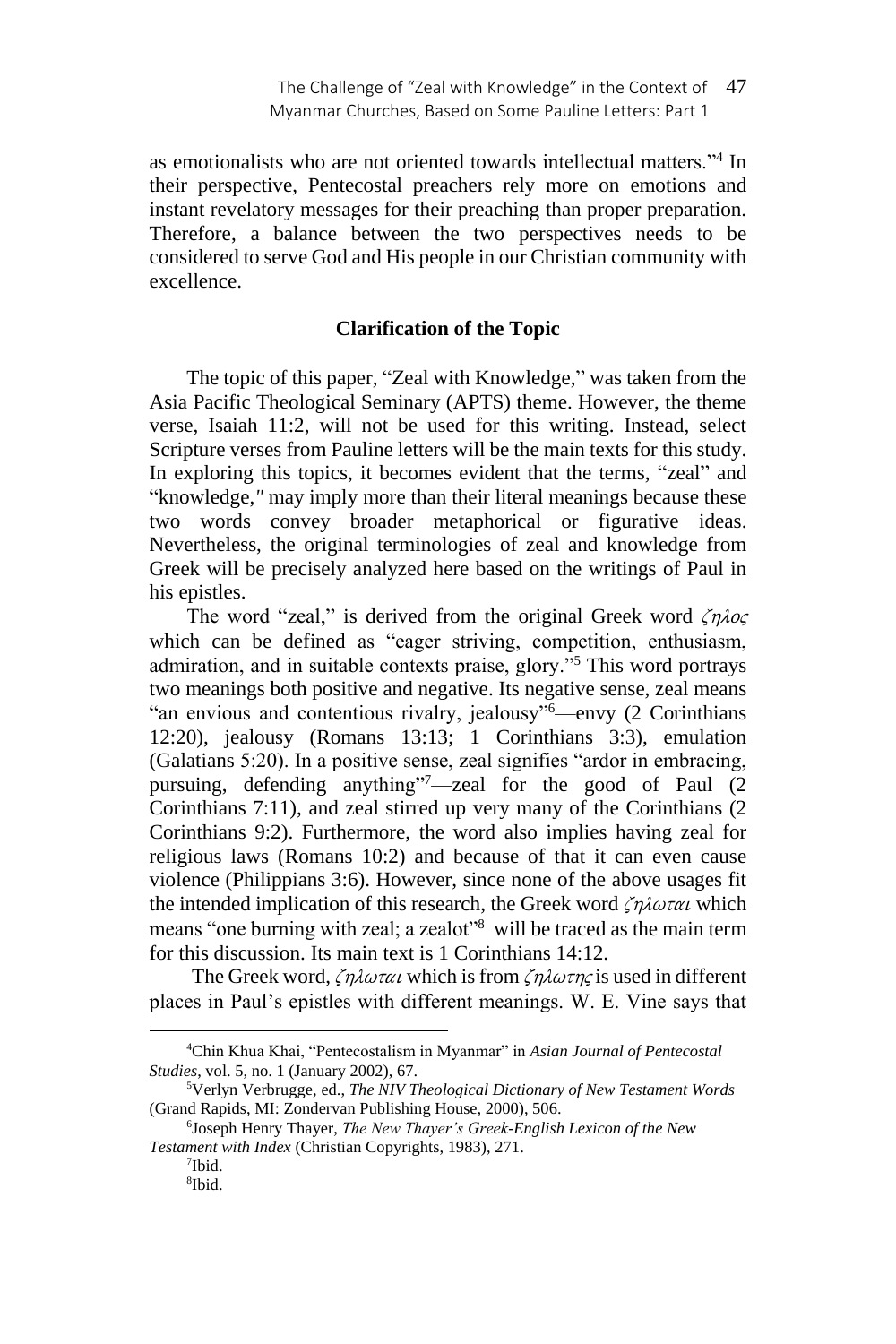this word is "used adjectivally, of being zealous (a) 'of the Law,' Acts 21: 20; (b) 'toward God,' 22:3; (c) 'of spiritual gifts,' 1 Corinthians 14:12; and (d) 'of good works,' Titus 2:14."  $\zeta \eta \lambda \omega \tau \alpha \iota$  also describes Paul's loyalty to Judaism before his conversion. Out of these various implications, the direction for this particular discussion is from 1 Corinthians 14:12, where Paul urged the Corinthians to be zealous for spiritual gifts to edify the church.

Another understanding for this word  $\zeta \eta \lambda \omega \tau \eta \zeta$  is "the Zealot." This word has been common to Jewish people since the Old Testament times. Joseph Henry Thayer describes the original source of the word and how it derived in history as the following:

For the Heb.  $\exp$  used of God as jealous of any rival and sternly vindicating his control; Exo. 20:5; Deut. 4:24. From the time of Maccabees there existed among the Jews a class of men called Zealots, who rigorously adhered to the Mosaic Law and endeavored even by a resort to violence, after the examples of Phinehas (Num 25: 11; 4 Maccl, 18: 12), to prevent religion from being violated by others, but in the later days of Jewish common wealth they used their holy zeal as a pretext for the basest crimes, Joseph b.j. 4, 3, 9.<sup>10</sup>

Apparently, it is understood that the Zealots had a zeal for the law and eagerly wanted to protect their religion from violations. In this sense, their religious law meant everything to them; they would do anything to keep the purity of the Mosaic law. Colin Brown even says, "the Zealots themselves suffered willing martyrdom for their beliefs (Josephus, War 2, 170 f.; 3, 9)."<sup>11</sup> This illustration of their passion brings greater understanding of how this word,  $\zeta \eta \lambda \omega \tau \alpha \nu$  was used and implied in different verses of Paul's letters and in Jewish history.

To further clarify the topic of zeal, the word,  $\zeta \in \partial \nu \tau \in \zeta$  from the root word  $\zeta \epsilon \omega$ , which literally means, "to boil over, and be on fire,"<sup>12</sup> will also be studied as a key word for this paper. Some scholars have their own interesting understanding about the word ζέω and see it as a link to ζηλος. According to Joseph Henry Thayer, the word zeal is

<sup>9</sup>W. E. Vine, *The Comprehensive Dictionary of the Original Greek Words with their Precise Meanings for English Readers* (Mclean, Virginia: Macdonald Publishing Co., 1989), 1272.

<sup>10</sup>Joseph Henry Thayer, 271.

<sup>11</sup>Colin Brown, ed., *The New International Dictionary of New Testament Theology*, vol., 3, Pri-Z (Grand Rapids, MI: Zondervan Publishing House, 1986), 1167.

<sup>12</sup>Michael F. Bird, *The Story of God Bible Commentary: Romans*, eds., Tremper Longman III & Scot McKnight (Grand Rapids, MI: Zondervan, 2016), 432.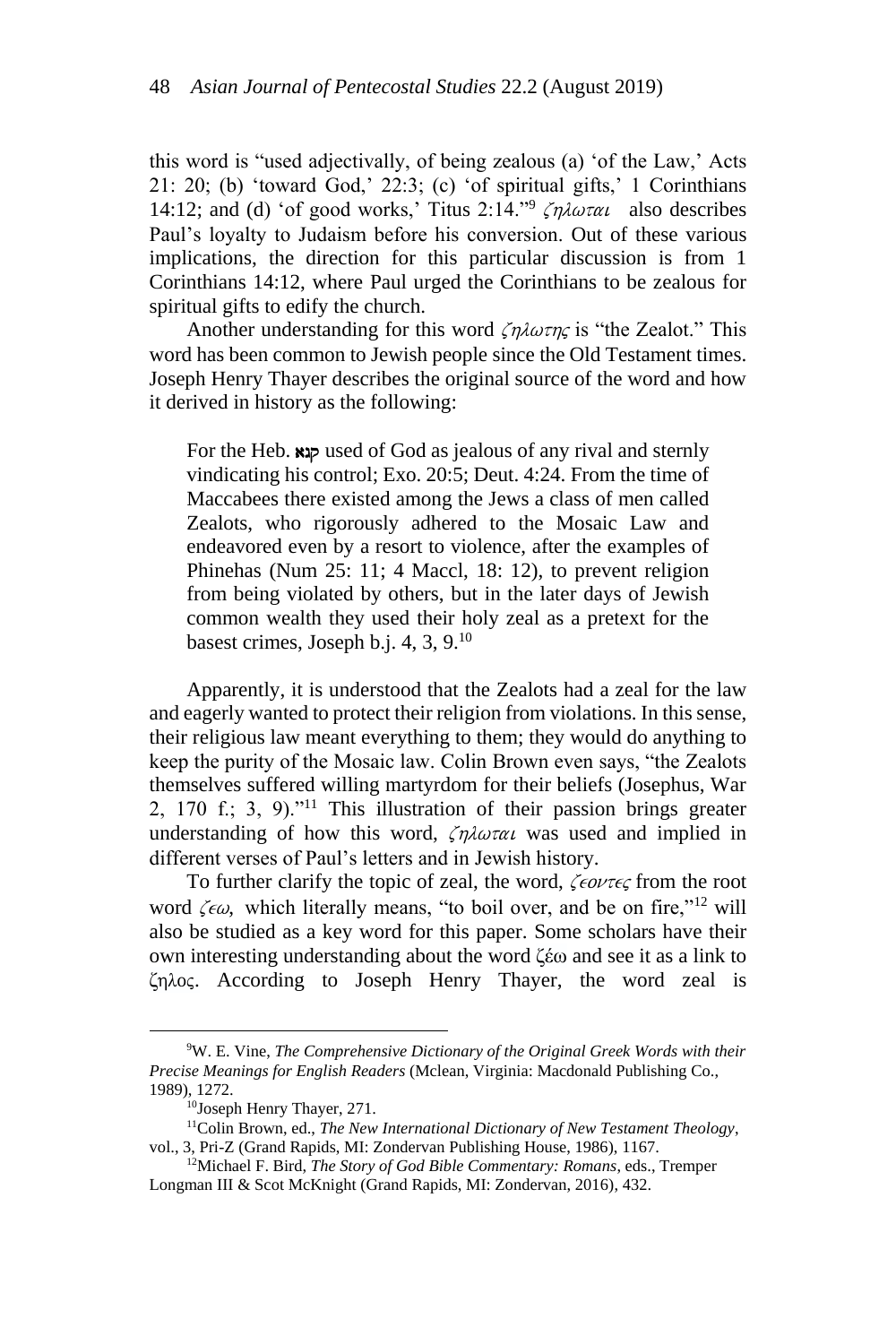"(from ζέω (Curtius, § 567; Vanicek, p. 757)); the Sept. for  $\tau$ קוֹאָה; excitement of mind, ardor, fervor of spirit;"<sup>13</sup> For Thayer, these two words, "zeal" and "heat" (fig. fervent), have a connection. Moreover, James Strong also confirms that the word ζhloj is "from 2204/[*zeo*]; prop. heat, i.e. (fig.) 'zeal' (in a favourable sense, ardour; in an unfavourable one, jealousy, as of a husband [fig. of God], or an enemy, malice):—emulation, envy (-ing), fervent mind, indignation, jealousy, zeal."<sup>14</sup> In line with Thayer, Strong also agrees that zeal is derived from the word ζέω. In this sense, one way or another, the word ζέω can be drawn as eagerness or zealous for God and His works. The main text for the word,  $\zeta \epsilon \omega$  will be traced from Romans 12:11. To sum up, the whole concept of *zeal* signifies, in a broad sense, spiritual enthusiasm which includes power, being zealous for spiritual things and continually burning with spiritual fervency.

In addition, the word "knowledge" is significant to this study and will need to be analyzed from its original context. The Greek term  $\gamma\nu\omega\sigma\iota\zeta$ which can be translated as "knowledge" can also be found in different places in Paul's writings with different intended meanings. For instance, Paul spoke about knowledge in (1 Timothy 6:20) which refers to worldly knowledge (science) that leads people to stray from the faith; the word "knowledge" is used to refer to knowing the law (Romans 2:20), knowing sin (Romans 3:20); also, it is used for knowing the truth (1 Timothy 2:4) and knowing Christ or His salvation (Philippians 3:8). But the intended meaning for "knowledge" here is "all knowledge", including intellectual components—teaching, mind, understanding, thinking and reason. In line with what Anthony C. Thiselton says, "'knowledge' is sometimes used as it is here, in a wide, general sense that embraces wisdom, understanding and reason."<sup>15</sup> Lastly, the main text for "knowledge" will be based on Romans 15:14*.*

## **Analytical Exegesis of Selected Texts**

There are many passages that speak about "zeal" and "knowledge" in Paul's writings. However, selected texts on zeal (1 Corinthians 14:12; Romans 12:11), knowledge (Romans 15:14) and on zeal with knowledge (2 Timothy 1:7; 1 Corinthians 14:14-15; 1 Thessalonians 5:19-21) will be particularly elaborated in this analytical exegesis.

<sup>13</sup>Joseph Henry Thayer, 271.

<sup>14</sup>James Strong, *The New Strong's Exhaustive Concordance of the Bible* (Nashville, Tennessee: Thomas Nelson Publishers, 1984), 34. (A Concise Dictionary of the Words in the Greek Testament; with Their Renderings in the Authorized English Version, 1890).

<sup>15</sup>Anthony C. Thiselton, *First Corinthians: A Shorter Exegetical and Pastoral Commentary* (Grand Rapids, MI: William B. Eerdmans Publishing Co., 2006), 37.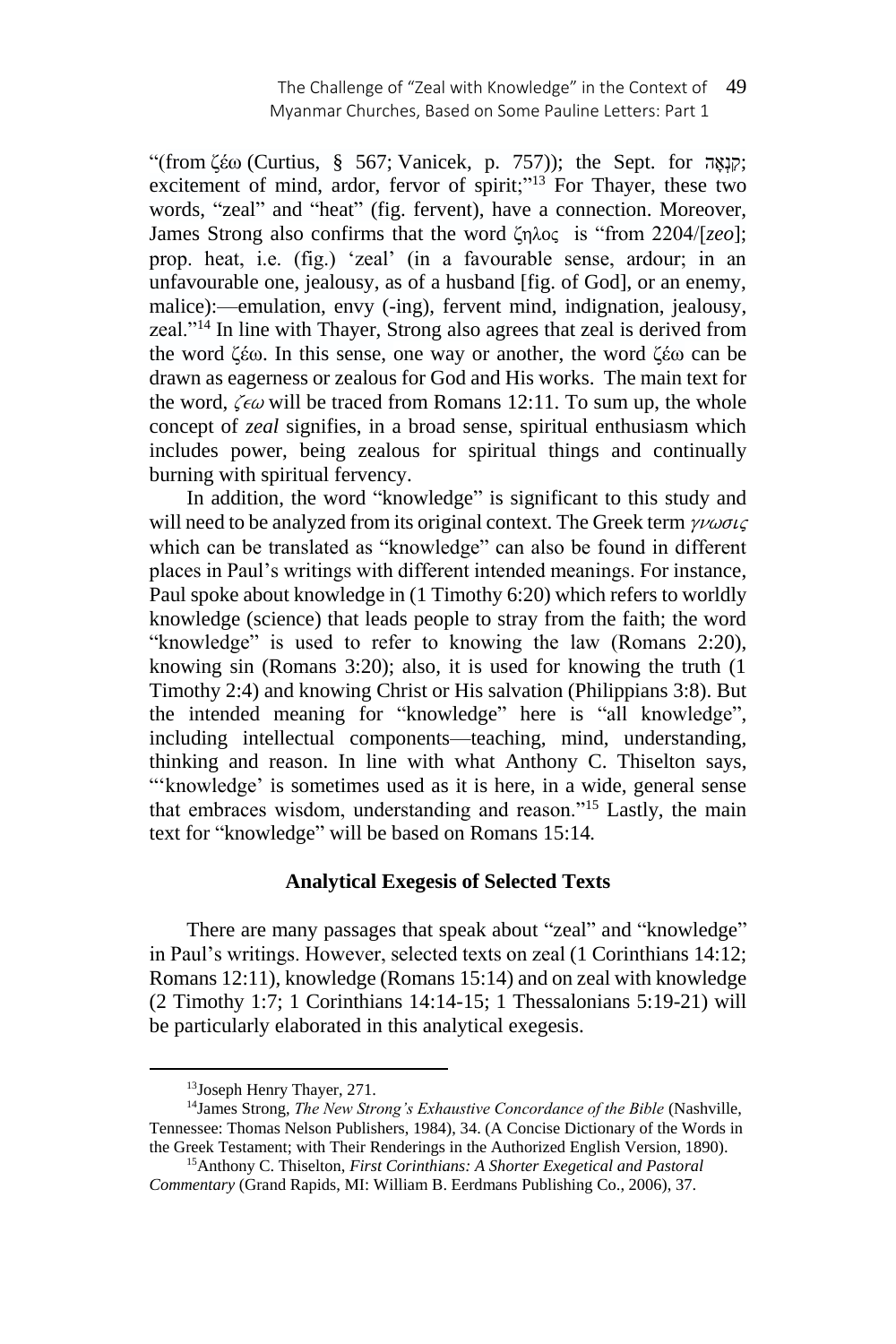Zeal – 1 Corinthians 14:12; Romans 12:11

1 Corinthians 14:12 – Thus also you, since you are zealous for spiritual gifts, seek to excel in the edification of the church.<sup>16</sup>

In this verse, Paul obviously testified that the Corinthian believers were "zealous or zealots for the Spirit." The word " $\zeta \eta \lambda \omega \tau \alpha'$ " conveys both negative and positive meaning⸻becoming a zealot for traditions of Judaism and zealous for the Spirit. If someone views this word in terms of the first connotation, the best example would be the former life of Paul himself. He was a zealot for Judaism, which caused him to destroy the church. However, this word implies here a positive meaning of affirming believers in Corinth who were striving after the gifts of the Holy Spirit.<sup>17</sup> He said much the same thing about their great desire to receive spiritual gifts in other verses⸻1 Corinthians 12:31; 14:1.

The Greek term,  $\pi \nu \epsilon \nu \mu \alpha \tau \omega \nu$  literally means "spirits." Anthony C. Thiselton interprets this word as "powers of the Spirit."<sup>18</sup> Similarly, Charles Hodge views this word as "manifestations of the Spirit, or forms under which the Spirit manifests himself,"<sup>19</sup> (1 Corinthians 12:10; 1 John 4:1; and Revelations 1:4). However, Simon J. Kistemaker translated this word as spiritual gifts. He says that, "he [Paul] exhorts them to become recipients of spiritual gifts."<sup>20</sup> The translation of Kistemaker would be true when he defines the word  $\pi \nu \epsilon \psi \mu \alpha \tau \omega \nu$  as "spiritual gifts" because chapter 14 is mainly speaking about the gifts of the Holy Spirit, specifically speaking in tongues and its interpretation and prophecy.

The last phrase of this verse shows that the purpose of their eagerness for spiritual gifts should be "to edify the church." The believers in Corinth should seek to build up the body Christ, the church, by their gifts, which they earnestly long to possess. In this sense, the writer of this letter, Paul would "redirect their zeal to those things that contribute to the edification of the entire church: 'if you are eager for spiritual powers [gifts], strive to excel in those that build up the entire church'." 21

**.** 

<sup>&</sup>lt;sup>16</sup>All translations from the Greek New Testament are my own.

<sup>17</sup>Simon J. Kistemaker, *New Testament Commentary: Exposition of the First Epistle to the Corinthians* (Grand Rapids, MI: Baker Book House, 1993), 487.

<sup>18</sup>Anthony C. Thiselton, *The First Epistle to the Corinthians: A Commentary on the Greek Text* (Grand Rapids, MI: William B. Eerdmans Publishing Co., 2000), 1107.

<sup>19</sup>Charles Hodge, *A Commentary on 1 & 2 Corinthians* (Carlisle, Pennsylvania: The Banner of Truth Trust, 1983), 252.

<sup>20</sup>Simon J. Kistemaker, 488.

<sup>21</sup>David E. Garland, *Baker Exegetical Commentary on the New Testament: 1 Corinthians*, eds., Robert W. Yarbrough and Robert H. stein (Grand Rapids, MI: Baker Book House, 2003), 638.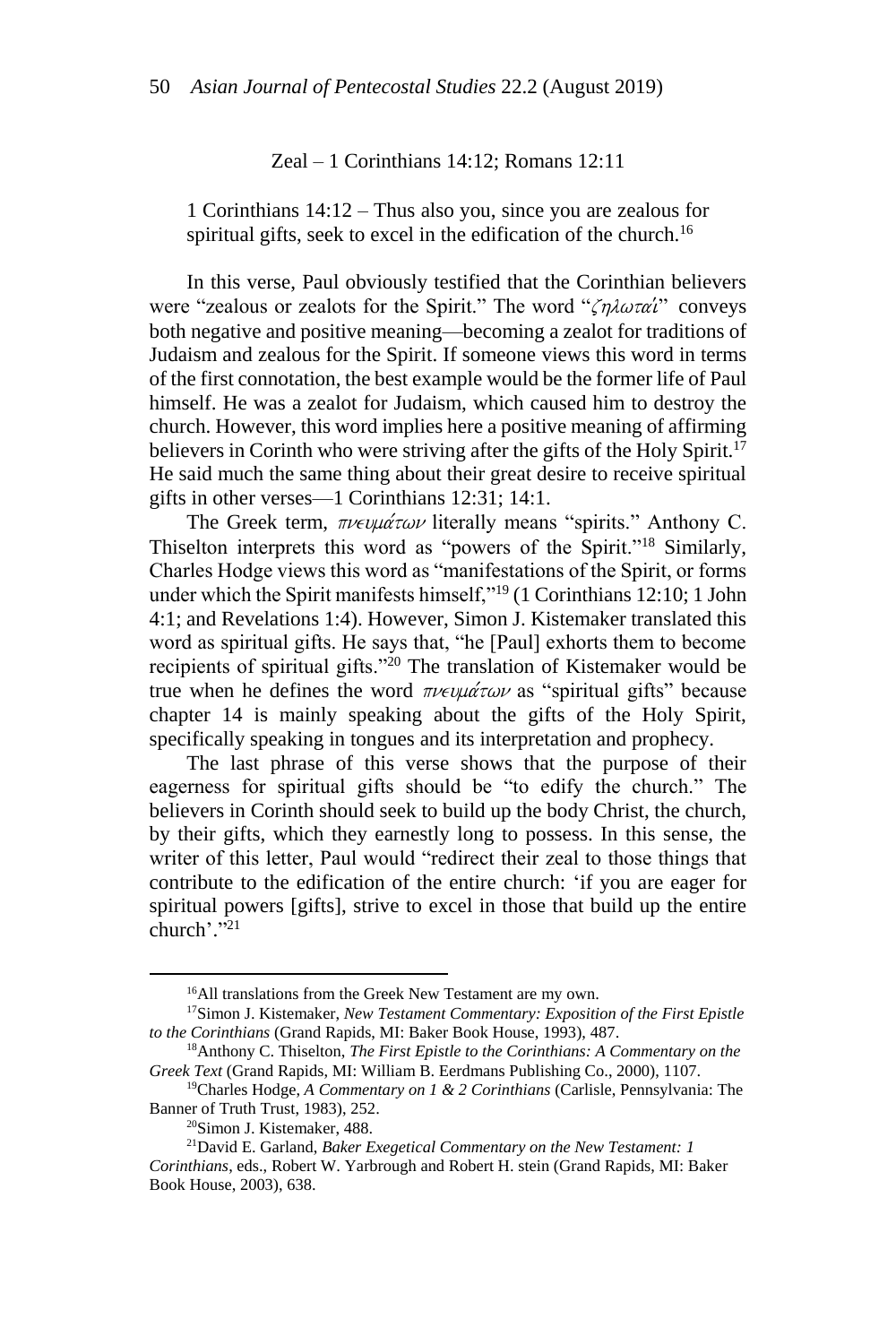By looking at this verse, it is fairly certain that being zealous for spiritual gifts is a good thing. In no place will one see that Paul blames any churches or believers for eagerness to receive spiritual things. He did not speak negatively about zeal for spiritual gifts. Instead, he praised it (2 Corinthians 8:7) and he urged the Corinthians to have those gifts (1 Corinthians 12:31; 14:1). For this reason, undoubtedly, one can say that eagerness to have spiritual gifts is a precious thing and a praise-worthy desire. Therefore, like the church of Corinth, ministers, elders and all believers should have a zeal to receive the gifts of the Holy Spirit. Also, one should remember that the purpose of those gifts is not for our own benefit but for the edification of the body of Jesus Christ, the church.

> Romans  $12:11 - Do$  not be slothful in diligence; fervent in Spirit; serve the Lord.

The Apostle Paul strongly encouraged the Roman believers that "they should not allow their diligence to dwindle."<sup>22</sup> This means, they ought not to be slow in making an effort but instead, they should be on fire in Spirit and serve the Lord. With this in view, the main focus in this verse will be "fervent in Spirit."

After Paul urged the believers in Rome not to lag in their diligence, he continued urging them "to be fervent in Spirit." The word,  $\zeta \epsilon \omega \tau \epsilon \zeta$ from the root word  $\zeta \epsilon \omega$  literally means "to boil, to be hot"<sup>23</sup> or "burn"<sup>24</sup> but metaphorically it means "to be fervent, ardent, zealous."<sup>25</sup> The church members in Rome were encouraged not only to be diligent but also to be fervent or to be on fire; and their "fiery fervency"<sup>26</sup> must be in Spirit. When Paul used the word  $\pi\nu \in \mathcal{L}$  there were different interpretations about whether it was referring to "the Holy Spirit" or "human spirits." William. S. Plummer says, "some think spirit here means the Holy Spirit; but we obtain a good sense by understanding the phrase as warm-hearted, full of life, as in Acts 18:25."<sup>27</sup> For him, this word is not definitely referring to the Holy Spirit, rather to the human spirit in line with Acts 18:25, which speaks about Apollos' fervency for the Word of God. Tremper Longman III and David E. Garland have no

<sup>22</sup>Michael F. Bird, *The Story of God Bible Commentary: Romans*, eds., 432.

<sup>23</sup>William D. Mounce, *The Analytical Lexicon to the Greek New Testament* (Grand Rapids, MI: Zondervan Publishing House, 1993), 232.

<sup>24</sup>Sakae Kubo, *A Reader's Greek-English Lexicon of the New Testament and A Beginner's Guide for the Translation of New Testament Greek* (Grand Rapids, MI: Zondervan Publishing House, 1982), 144.

<sup>25</sup>William D. Mounce, 232.

<sup>26</sup>Michael F. Bird, 432.

<sup>27</sup>Wm. S. Plummer, *Commentary on Romans* (Grand Rapids, MI: Kregel Publications, 1971), 572.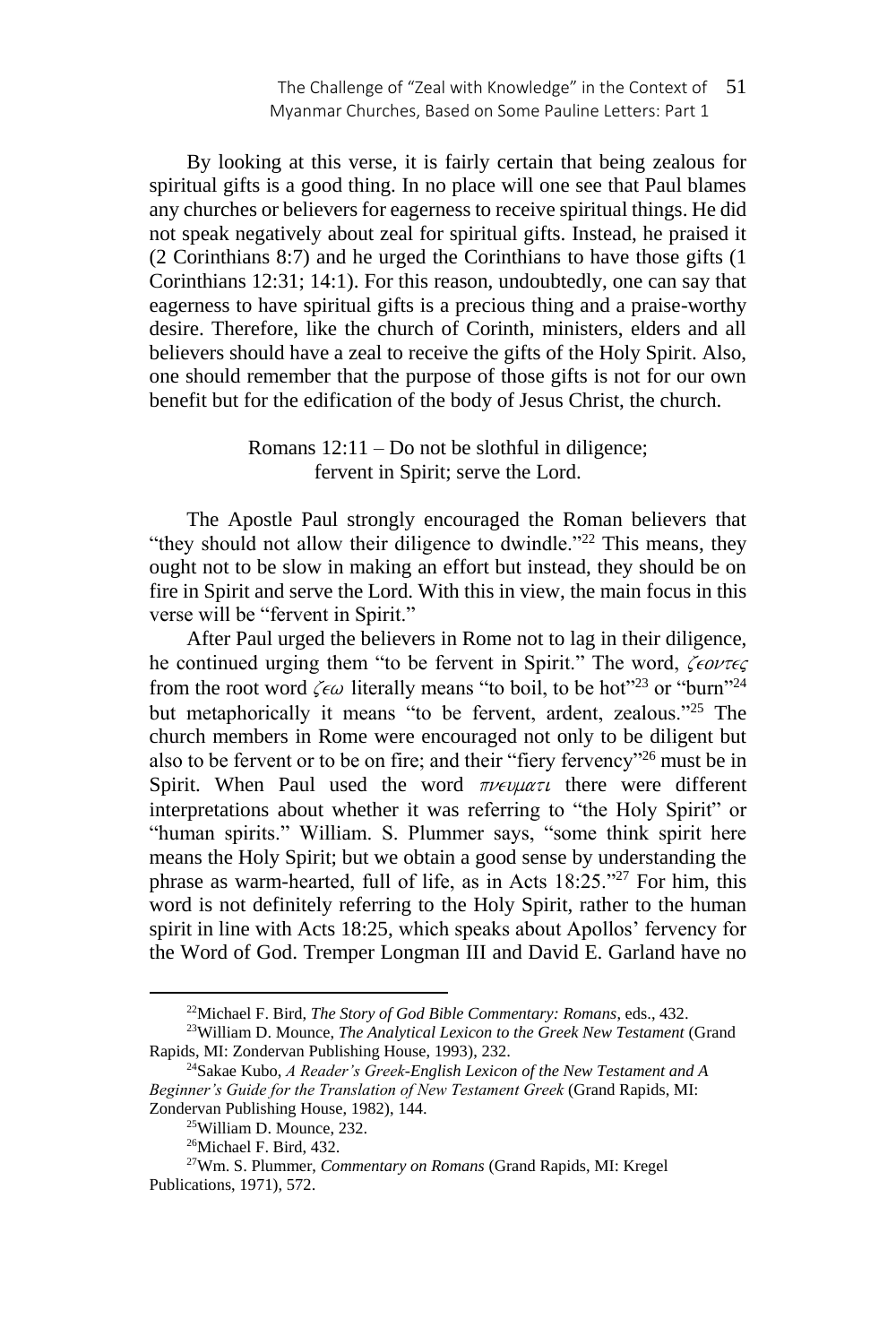specific stand regarding this word. They say, "Paul calls his readers to have 'spiritual fervor' (the same language is used of Apollos in Acts 18:25. As often happens, it is not fully clear whether 'spirit' should be capitalized and taken as a reference to the Holy Spirit<sup>328</sup> For these authors, this word is not clear in their reference.

However, John R. W. Stott says that "in telling the Romans to be 'aglow with the Spirit' (RSV, REB), he is almost certainly referring to the Holy Spirit. . ." <sup>29</sup> Also, William Hendriksen, in line with Stott, says, "the source of enthusiasm is not in man. If a person is going to be 'set on fire,' it is the Holy Spirit who must do this." $30$  In looking at these authors and their views on the word "in Spirit," Stott and Hendriksen's views are true and correct. The reason is that, although this word was used for "human spirit" in other letters of Paul, whenever he used this word in the book of Romans, he always referred to the Holy Spirit, not the human spirit (Romans 8:2; 15). In other words, the context of Romans stands as evidence of this argument. Therefore, "fervent in the Spirit" in Paul's encouragement does not refer to human spirit or one's emotion but the Holy Spirit for He is the source of zeal and fervency.

The last phrase of this verse ends with to "serve the Lord." The intention of fervency or being on fire should be motivated by serving the Lord. In saying "serve," it conveys the meaning of "the slave," (Romans 6:6). It is important to understand that "the imagery of the slave is a reminder that what is in view is not personal satisfaction or flights of spirituality, but the will and command of the master."<sup>31</sup> To sum up, without being slothful in diligence, believers should be always fervent in the Holy Spirit and serving the Lord effectively.

<sup>28</sup>Tremper Longman III & David E. Garland, eds., *The Expositor's Bible Commentary: Romans - Galatians*, rev. ed., (Grand Rapids, MI: Zondervan, 2008), 190.

<sup>29</sup>John R. W. Stott, *The Message of Romans: God's Good News for the World* (Downers Grove, IL: InterVarsity Press, 1994), 332.

<sup>30</sup>William Hendriksen, *New Testament Commentary: Exposition of Paul's Epistle to the Romans* (Grand Rapids, MI: Baker Book House, 1981), 415.

<sup>31</sup>James D. G. Dunn, *Word Biblical Commentary: Romans 9-16*, eds., David A. Hubbard and Glenn W. Barker, vol., 38 (Dallas, Texas: Word Books, Publisher, 1988), 754.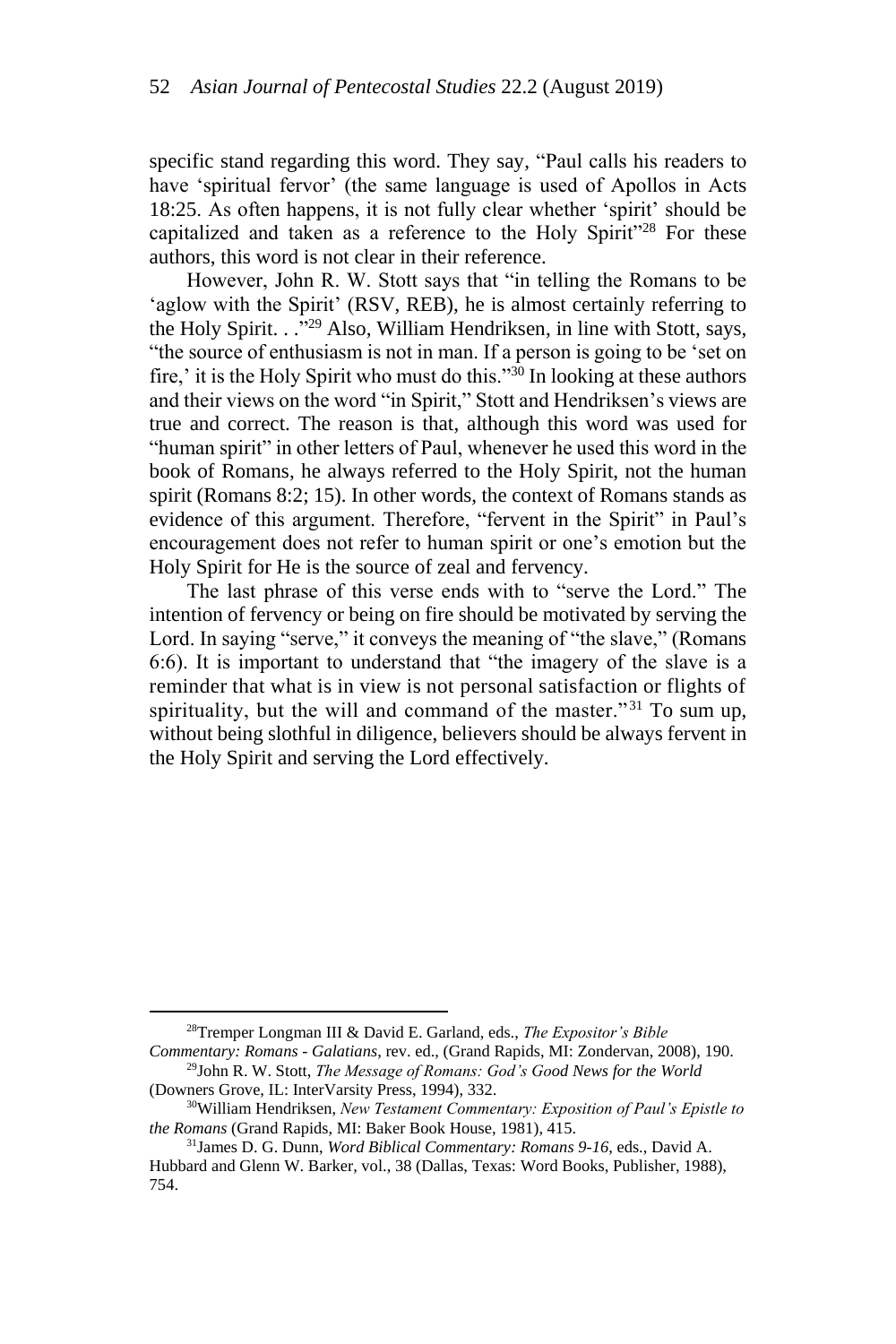Having explored the concept of zeal, the New Testament idea of knowledge will now be analyzed.

Knowledge – Romans 15:14

Romans 15:14 – Now I myself am confident about you, my brothers, that you also are full of goodness, filled with all knowledge, and able to instruct one another.

In this verse, one can see the compliment of Paul to the people in the Roman church, who were his brothers and sisters in Christ. His compliment includes three parts. First, Roman believers were full of goodness. Second, they were filled with all knowledge. Third, they were able to instruct one another. The first phrase will not be emphasized in this elaboration, but in brief. When Paul mentions their fullness of goodness, it is definitely referring to the fruit of the Spirit which is in Galatians 5:22.<sup>32</sup> The second clause "having been filled with all knowledge" and the third phrase "ability to instruct one another" are closely related to each other and these two will be specifically elaborated on for they are the main emphasis of this discussion.

The word  $\gamma\nu\omega\sigma\epsilon\omega\zeta$  is attached to  $\pi\alpha\sigma\eta\zeta$ , with the definite article  $\tau\eta\zeta$ , which New King James Version (NKJV) and English Standard Version (ESV) translate as "with all knowledge" and the Bible in Basic English (BBE) <sup>33</sup> put it as "complete in all knowledge." Thus, it is sure that Paul's meaning of "knowledge" is not merely one type of knowledge. Also, James D. G. Dunn says that "pas  $+$  definite article  $=$  all (that is, the whole range of) knowledge." <sup>34</sup> For Dunn, when he says, "the whole range of knowledge," it would include all components of knowledge "that is necessary for the Christian life."<sup>35</sup> This is why one can imply that "all" is a hint of the whole range of knowledge which would consist of intellectual components⸻teaching, thinking, reasoning and the mind.

The phrase "instructing one another" is the evidence of the continuation of Paul's implication regarding their knowledge. The word  $\nu\omega\theta\epsilon\tau\epsilon\hat{\iota}\nu$  "reflects more than the imparting of information; it connotes the giving of counsel, reproof, or warning (cf. New American Standard Bible or NASB, 'admonish,' cf. Colossians 3:16; 1 Thessalonians 5:14)."<sup>36</sup> This intellectual ability helps the church members to edify one

<sup>&</sup>lt;sup>32</sup>Tremper Longman III & David E. Garland, 218.

<sup>33</sup>A Version of *Bible in Basic English*.

<sup>34</sup>James D. G. Dunn, 858.

<sup>35</sup>Stanley E. Porter, *The Letter to the Romans: A Linguistic and Literary Commentary* (Sheffield: Sheffield Phoenix Press, 2015), 277.

<sup>36</sup>Tremper Longman III & David E. Garland, 218.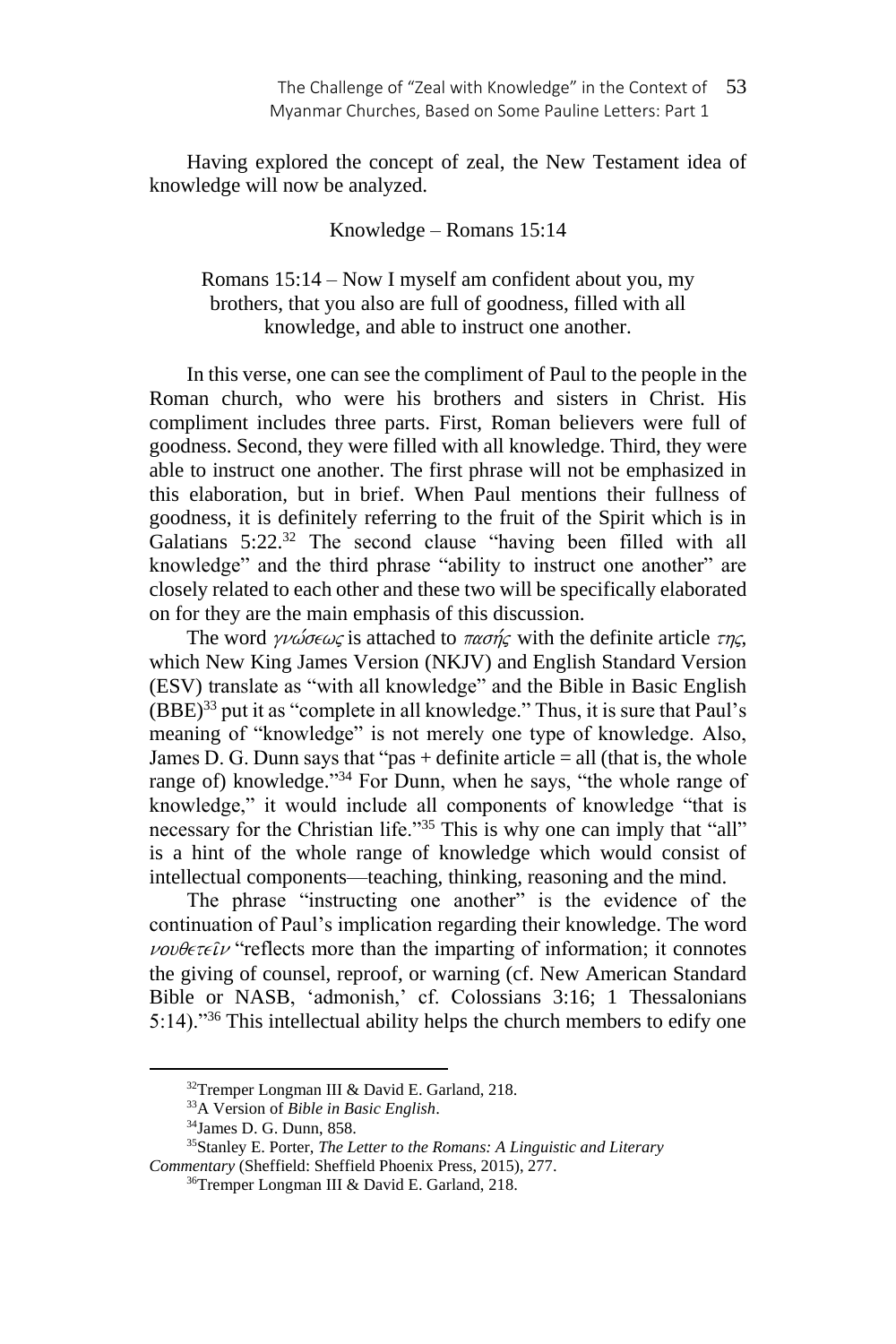another in instructing, warning and counseling, which today's churches also definitely need. "The members of Roman house churches were under mutual obligation ('to one another') to exercise such a ministry among themselves."<sup>37</sup> This is a great lesson for believers and especially for the Pentecostal community that having zeal for spiritual things and being on fire is not enough. One must have all knowledge and a teaching ability to teach one another. Therefore, it is reasonable to hold that all knowledge implies the intellectual ability to think, understand, reason and teach others.

## Zeal with Knowledge: 2 Timothy 1:7, 1 Corinthians 14:14-15, 1 Thessalonians. 5:19-21

In observance of Paul's writing, one can certainly see that Paul never went to the extreme but rather, he always held a balance between zeal and knowledge. Although, the exact words "zeal" and "knowledge" are not seen in the selected verses below, it is fairly certain that the following verses clearly show the ideas of zeal with knowledge, which never contradict each other but almost always go hand in hand. Specifically, three passages will be analyzed under this topic: 2 Timothy 1:7—power and sound mind, 1 Corinthians 14:14-15—spirit and mind, and 1 Thessalonians 5:19-21—not quenching the Spirit but testing everything.

2 Timothy 1:7 – For God did not give us a spirit of cowardice, but a spirit of power, of love and of a sound mind.

In this verse, a young minister, Timothy, was encouraged by his spiritual father, Paul. In his encouragement, the Apostle displayed two things⸻what Timothy had received from God and what he had not. At first, Paul explained that God did not give Timothy a spirit of fear. The word  $\delta \epsilon \lambda / \alpha \zeta$  is translated as "timidity or fear" in most translations, including the New King James Version (NKJV), English Standard Version (ESV), New Living Translation (NLT) and New International Version (NIV). However, Gordon D. Fee states that "in giving his Spirit to Timothy, God did not give him timidity⸻a translation that is probably too weak. The word, often appearing in battle contexts, suggests 'cowardice' or the terror that overtakes the fearful in extreme difficulty (cf. Leviticus 26:36)."<sup>38</sup> Fee's statement is true because Timothy was fighting ministry battles. Also, it is observed that naturally, Timothy was a fearful man (1 Corinthians 16:10). Therefore, William D. Mounce

<sup>37</sup>Ibid.

<sup>38</sup>Gordon D. Fee, *New International Biblical Commentary: 1 and 2 Timothy, Titus*,

ed., W. Ward Gasque (Peabody, Massachusetts: Hendrickson Publishers, 1988), 227.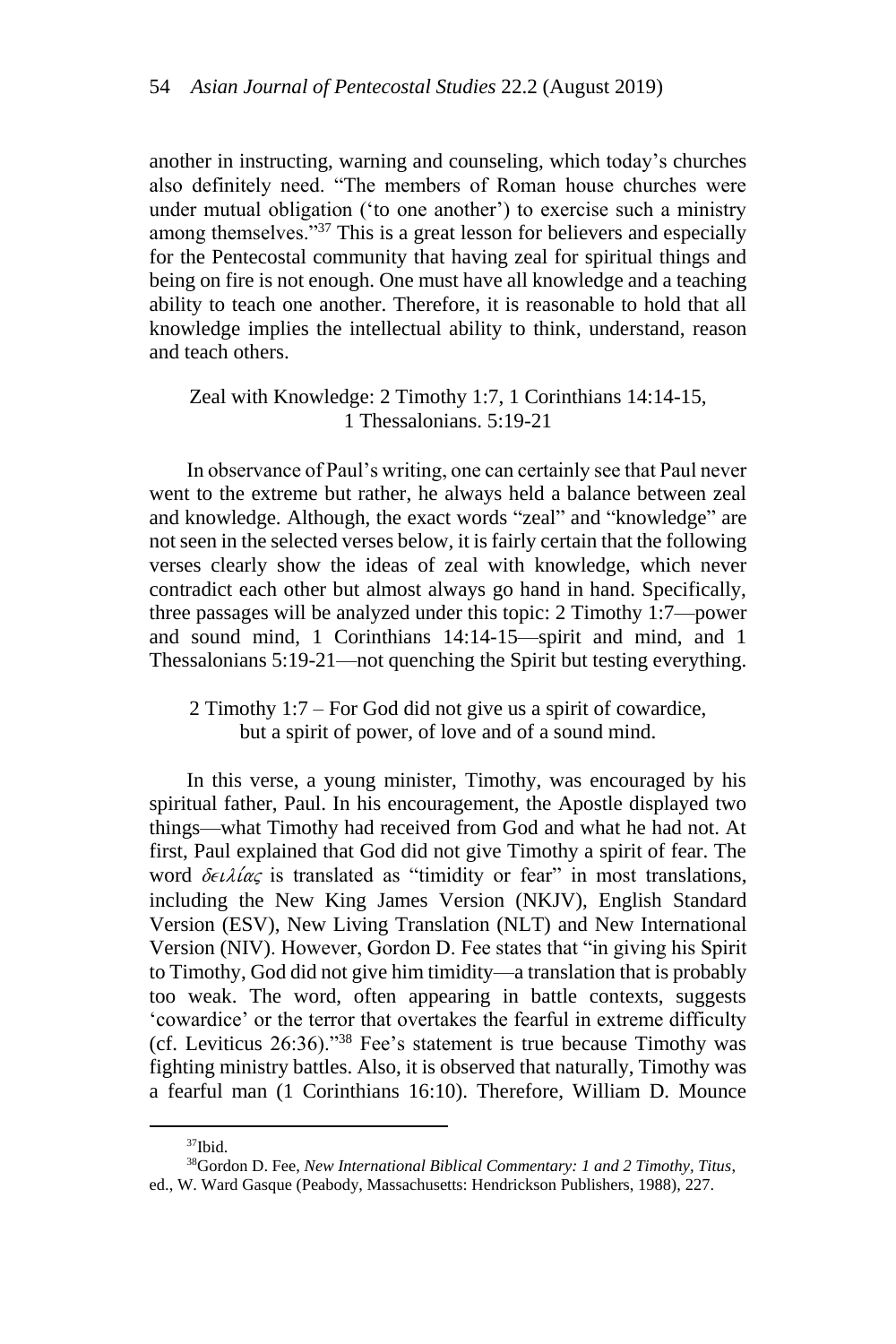confirms that " $\delta \epsilon \iota \lambda i \alpha \zeta$ , 'cowardice,' tells us about Timothy's character."<sup>39</sup> In the midst of all these great challenges and extreme difficulties, he needed this sort of encouragement. This is why Paul had to give support by saying that God has not given him a spirit of fear, or more strongly 'cowardice'" as the very first encouragement.

Secondly, in contrast to a great fear or cowardice, the Apostle mentioned three positive qualities that the Lord gave to Timothy⸻power, love and a sound mind. In this list of God's gifts, mainly, "power" and "sound mind" will be emphasized. The second component, "love," will not be widely covered in this particular discussion. So, in contrast to cowardice, the very first quality that Paul explored was "power*."* It is the opposite of great fear. This power can be understood as "manfully to bear up against trials and difficulties, to hold our ground when others are ready to yield and give way."<sup>40</sup> In the middle of ministry storms, this power can make ministers stand strong and firm. When other people are about to give up because of challenges, the power that is inside of us will help us to be persistent and persevering. When Paul said this word to Timothy, in fact, "he speaks particularly about ministers, and exhorts them, in the person of Timothy, to arouse themselves actively to deeds of valor; because God does not wish them to perform their office in a cold and lifeless manner, but to press on forward powerfully, relying on the efficacy of the Spirit."<sup>41</sup> It is very true that Paul was encouraging all ministers and servants of the Lord through Timothy, that God has clothed us with His power to serve Him effectively; thus, His men and women should be active and always come alive with boldness for His service.

After a gift of power, Paul went on to describe a spirit of love which is also an essential contrast to cowardice, for love is a great tool to overcome fear. 1 John 4:18 states, *"there is no fear in love, but perfect love casts out fear...*" (NIV). But this quality, love, will not be elaborated further because our basic discussion is to seek a balance between "power" and a "sound mind," which we can relate to "zeal" and "knowledge" in an indirect or figurative sense.

The last component, one of the main qualities for this analytical emphasis, is "a sound mind." For this word, the Greek term  $\sigma \phi \rho \partial \phi \nu \sigma \mu \partial \nu$ is used and it has different translations such as self-discipline or

<sup>39</sup>William D. Mounce, *Word Biblical Commentary: Pastoral Epistles*, eds., Bruce M. Metzger, David A. Hubbard, and Glenn W. Barker, vol., 46 (Nashville: Thomas Nelson Publishers, 2000), 477.

<sup>40</sup>Patrick Fairbairn, *Pastoral Epistles*, foreword by Cyril J. Barber (Minneapolis, Minnesota: Klock & Klock Christian Publishers, 1980), 315.

<sup>41</sup>John Calvin, *Commentaries on the Epistles to Timothy, Titus, and Philemon*, trans. William Pringle (Eugene, Oregon: Wipf & Stock Publishers, 2006), 191.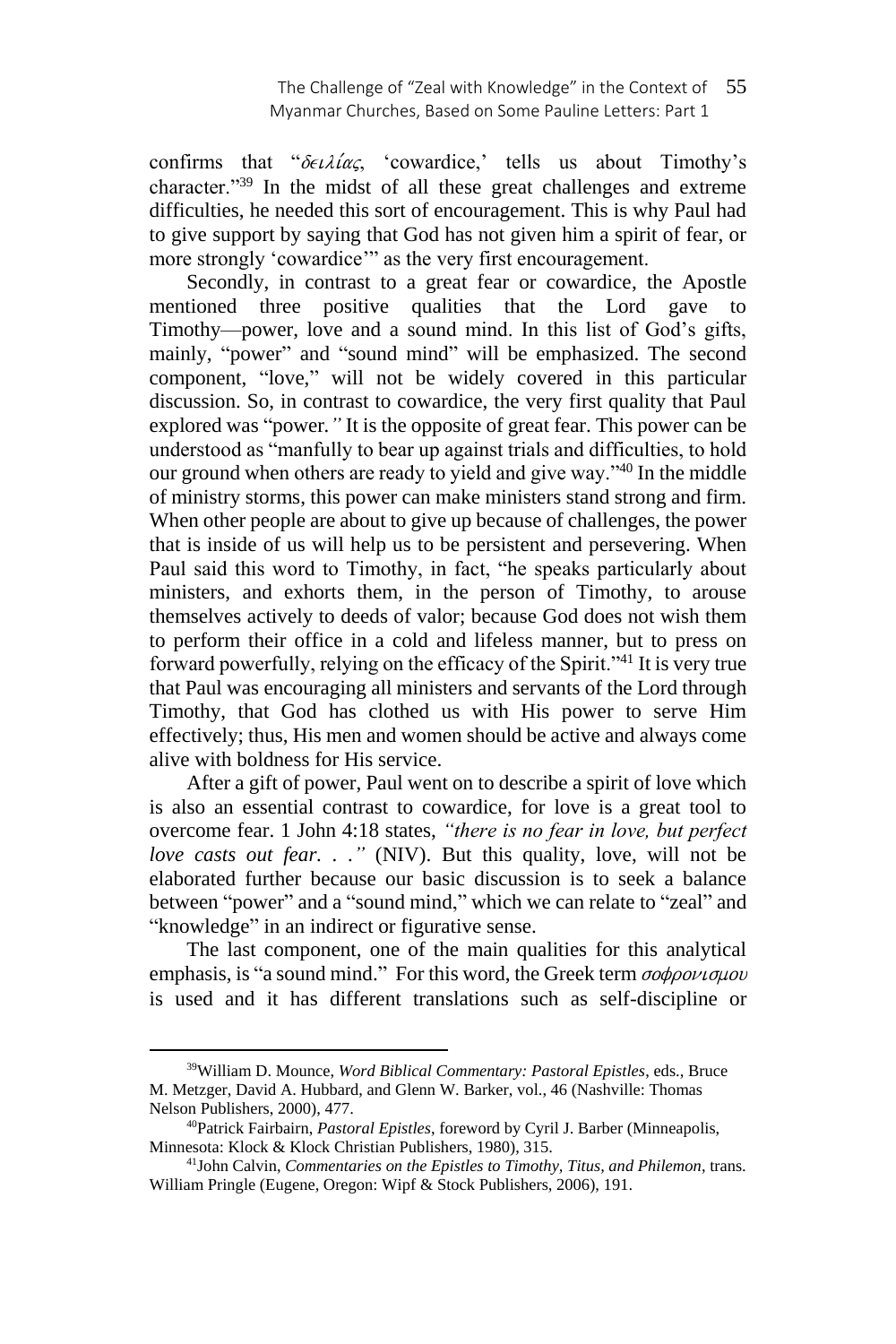discipline (NIV, NLT, NASB), self-control (ESV, Revised Standard Version or RSV, Today's English Version or TEV), a sound mind  $(NKJV, YLT<sup>42</sup>)$  and soberness<sup>43</sup> (Vulgate). According to I. Howard Marshall, a *"*sound mind*"* is "to be understood in the light of the use of the word-group in the PE [Pastoral Epistles] to signify 'moderation, selfdiscipline, prudence.'" <sup>44</sup> Marshall is strongly akin to NIV, NLT and NASB translations which put more emphasis on discipline. Gordon D. Fee states his view on the word *"*a sound mind*,"* saying it is "a cognate, and here probably a synonym, for the 'sound mindedness' of Titus 2:2, 5 and elsewhere. In all likelihood Paul intended to call for a 'wise head' in the face of deceptive and unhealthy teaching of the errorists."<sup>45</sup> For Fee, it is very clear that  $\sigma \phi \phi \circ \phi \psi \circ \phi$  is not self-control or discipline that helps only oneself but it includes the intellectual aspect of clarity that can even enable us to distinguish right or wrong teachings of heretics. Also, Fairbairn indicates that *"*a sound mind*"* "expresses the authority which admonishes and restrains those who walk in a disorderly manner, and is opposed to cowardice."<sup>46</sup> It is consistent to believe that Fee and Fairbairn are accurate in their understanding of this term because it is possible that Timothy was challenged by other doctrinal teachings in his surroundings. Besides his own natural fearful character, being surrounded by false teachings could have threatened Timothy. Therefore, Paul encouraged him that God had given him not only power and love, but also a sound mind which would help him to get rid of all confusion and instead give him clarity in mind, or a "wise head."<sup>47</sup>

When Paul described the opposite of cowardice, the spirit of "power" seems adequate and a direct antidote to great fear. Paul, however, added the spirit of a sound mind together with love. This might be "for the purpose of distinguishing that power of the Spirit from the fury and rage of fanatics, who while they rush forward with reckless impulse, fiercely boast of having the Spirit of God. For that reason, Paul expressly states that this powerful energy is moderated by 'soberness.'"<sup>48</sup> This is why power, which reflects the concept of zeal, is an indispensable quality together with a sound mind, which represents the idea of knowledge. Power arouses us to stay awake or alive and prevent us from being cold or lukewarm. While a sound mind helps us to protect the

<sup>42</sup>A long form for *YLT* is Young's Literal Translation.

<sup>43</sup>In the original version, Vulgate, the word "soberness," is described as *sobrietatis*.

<sup>44</sup>I. Howard Marshall, *A Critical and Exegetical Commentary on the Pastoral* 

*Epistles*, ed., J. A. Emerton (London, T & T Clark, 2004), 700.

<sup>45</sup>Gordon D. Fee, *New International Biblical Commentary: 1 and 2 Timothy, Titus*, 227. <sup>46</sup>Patrick Fairbairn, 315.

<sup>47</sup>Gordon D. Fee, *New International Biblical Commentary: 1 and 2 Timothy, Titus*, 227.

<sup>48</sup>John Calvin, *Commentaries on the Epistles to Timothy, Titus and Philemon*, 192.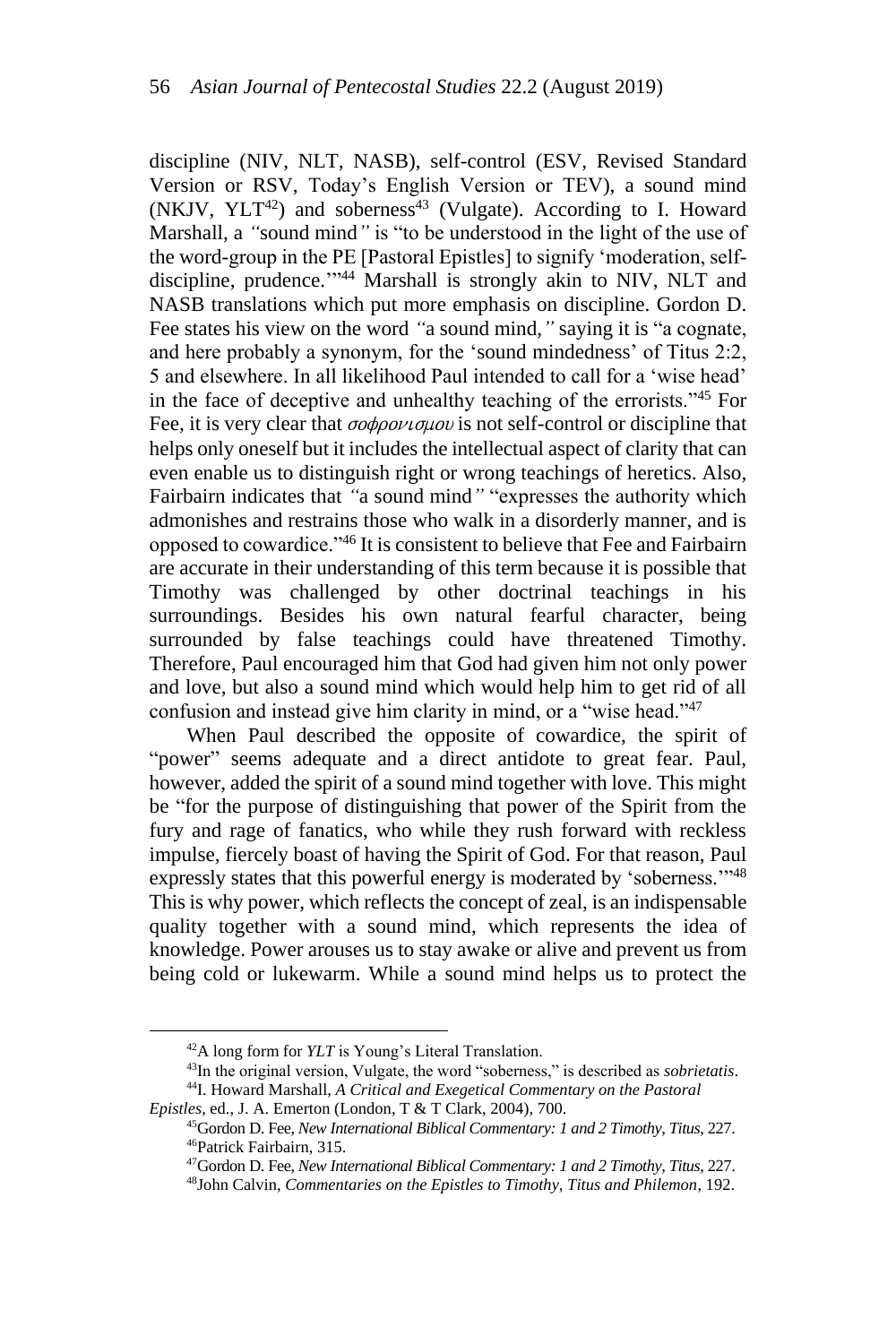people that God has entrusted to us from wrong doctrines or false teachings. The central conclusion is that both are equally important.

# 1 Corinthians 14:14-15 – For when I pray in a tongue, my spirit prays but my mind is unfruitful or unproductive. What should I do then? I will pray with the spirit and I will also pray with the mind. I will sing with the spirit and I will also sing with the mind.

The original phrase  $\pi\nu\epsilon\hat{\nu}\mu\hat{\alpha}\mu\omega\nu$  which means "my spirit" is interpreted in several ways. Charles Hodge specifies three points⸻first, "that spirit (my spirit) here means the higher intellectual powers of the soul, as distinguished from the understanding."<sup>49</sup> Second, it may be "that spirit" here means the affections. 'My feelings find utterance in prayer, but my understanding is unfruitful<sup>11</sup>,<sup>50</sup> Third, "my spirit may mean the Holy Spirit in me; that is, my spiritual gift."<sup>51</sup> According to David E. Garland, Barrett also is in line with the last view. Garland states, "Barrett opts for the spirit as the spiritual gift."<sup>52</sup> Different from these views, Gordon D. Fee holds a different view, that when Paul used the word "my spirit," it meant "his own spirit is praying as the Holy Spirit gives the utterance."<sup>53</sup> This means, his "innermost spiritual being.<sup>"54</sup> was connecting to the Spirit of God through praying in tongues. In this sense, the interpretation of Gordon D. Fee is rooted in the fact that Paul did not refer to his intellectual power or his affections when he said, "my spirit." The reason is that the intellectual power is directly related to "the mind" which Paul separately mentioned in the next phrase, and "in this whole discussion *spirit* is not once used for the feelings."<sup>55</sup> Also, the interpretation of that word as "spiritual gift" is very general; no one can know what "spiritual gift" refers to. Therefore, it is logical to hold that "my spirit" must be referring to the inner spirit of Paul which is connected to the Holy Spirit who enables him to pray in another tongue.

<sup>49</sup>Charles Hodge, *The Crossway Classic Commentaries: 1 Corinthians*, eds., Alister McGrath and J. I. Packer (Wheaton, Illinois: A Division of Good New Publishers, 1995), 252-53.

<sup>50</sup>Ibid., 253.

 $51$ Ibid.

<sup>52</sup>David E. Garland, 639.

<sup>53</sup>Gordon D. Fee, *The First Epistles to the Corinthians: The New International Commentary on the New Testament* (Grand Rapids, MI: William B. Eerdmans Publishing Co., 1987), 671.

<sup>54</sup>Anthony C. Thiselton, *First Corinthians: A Shorter Exegetical and Pastoral Commentary,* 242.

<sup>55</sup>Charles Hodge, *The Crossway Classic Commentaries: 1 Corinthians,* 253.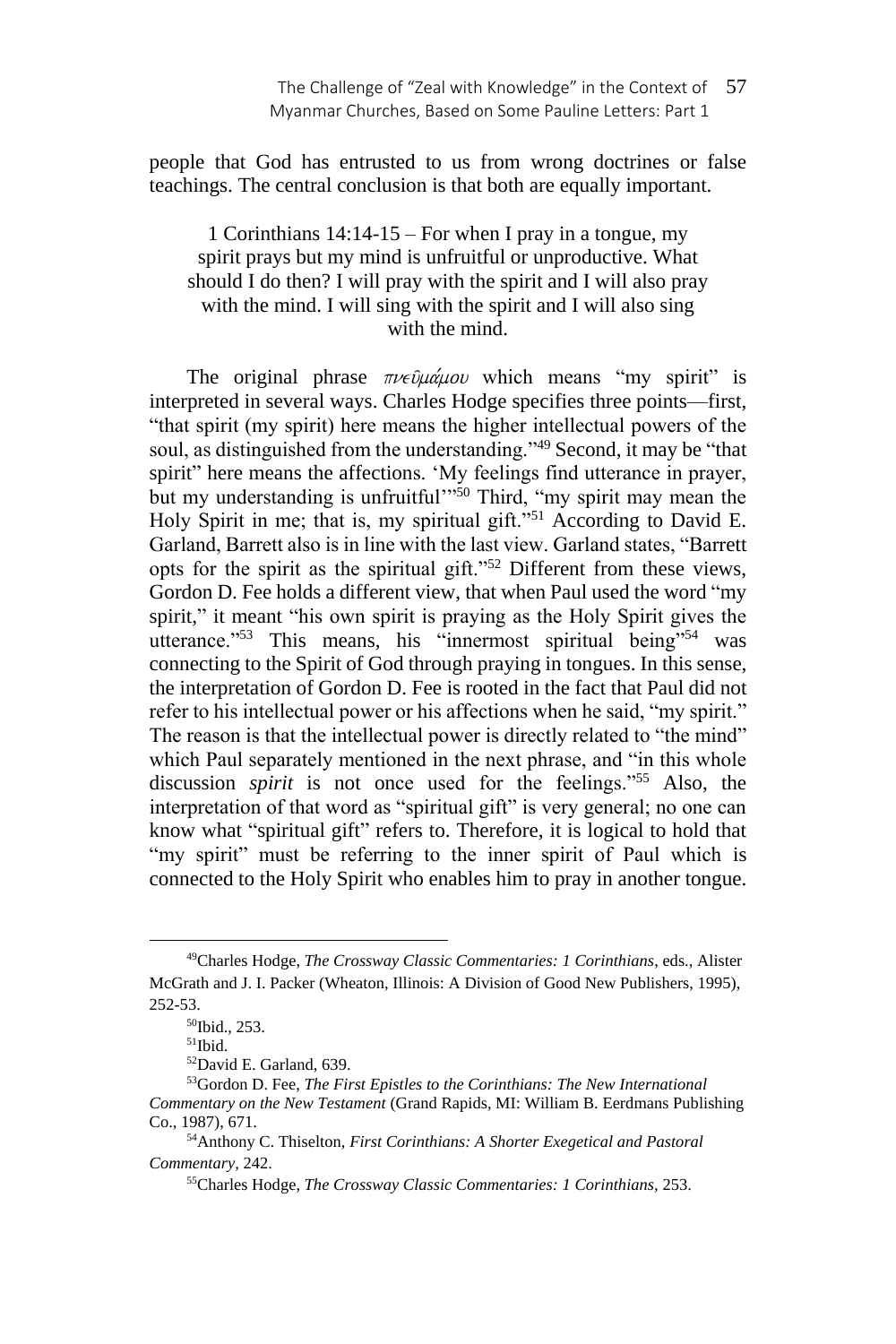What is the meaning of "my mind is unproductive," then? It is clear that when Paul prays in tongues, he does not comprehend what he is speaking about.<sup>56</sup> Does he need to understand when he prays in tongues for verse 2 says that "no one understands them" (NIV)? There seems to be a contradiction between verse 2 and 14 but in fact there is none. A simple explanation of the above phrase is "the mind is unproductive, because it does not edify others."<sup>57</sup> This phrase is confirmed by verse 16 that "if you give thanks with your spirit, how can anyone in the position of an outsider say 'Amen' to your thanksgiving when he does not know what you are saying?" (ESV). Therefore, it is clear that if our prayers are not understood and as a result are not edifying others, and furthermore, are not interpreted, then one should pray privately.

After that, Paul begins verse 15 with "what is the conclusion then?" (NKJV) and he makes a determination to do both praying and singing with his spirit and with his mind. So Paul makes a decision to pray and sing with his spirit which means he will continue praying and singing in tongues to edify himself. It is also encouraging to know that Paul prayed in tongues more than the other believers in Corinth (1Corinthians 14:18).

The Greek word, voi is interpreted as "mind" (NIV, ESV) or "understanding" (NKJV). Paul drew a conclusion that he would not only pray and sing with his spirit in tongues, he would also pray and sing with his mind which could be understood as "full possession of his mental faculties."<sup>58</sup> For Paul, worshipping in Spirit does not mean that our mental state is absent. "The mind, too, can be in communion with the deity, and the use of the mind is important for Paul."<sup>59</sup> To sum up, the whole context of this chapter mainly teaches the correct use of spiritual gifts, especially, speaking in tongues and its interpretation, and also the gift of prophecy. Out of this teaching, one can draw out some truths that connect the relationship between spiritual enthusiasm and intellectual understanding or thinking.

The strength in the church of Corinth was that many people in it exercised the gifts of the Holy Spirit; they had all the gifts (1:5). Paul cautioned them and gave them practical advice about how to use those gifts in the church in a proper way. The fact that they were zealous for spiritual things was good. No one can find any place where Paul told them to stop using spiritual gifts. But in order to exercise them in a proper way, they also needed to control the gifts with their mind.

<sup>56</sup>Ibid.

<sup>57</sup>Simon J. Kistemaker, *New Testament Commentary: Exposition of the First Epistle to the Corinthians, 491.*

<sup>58</sup>David E. Garland, *Baker Exegetical Commentary on the New Testament: 1 Corinthians*, 640.

<sup>59</sup>Ibid.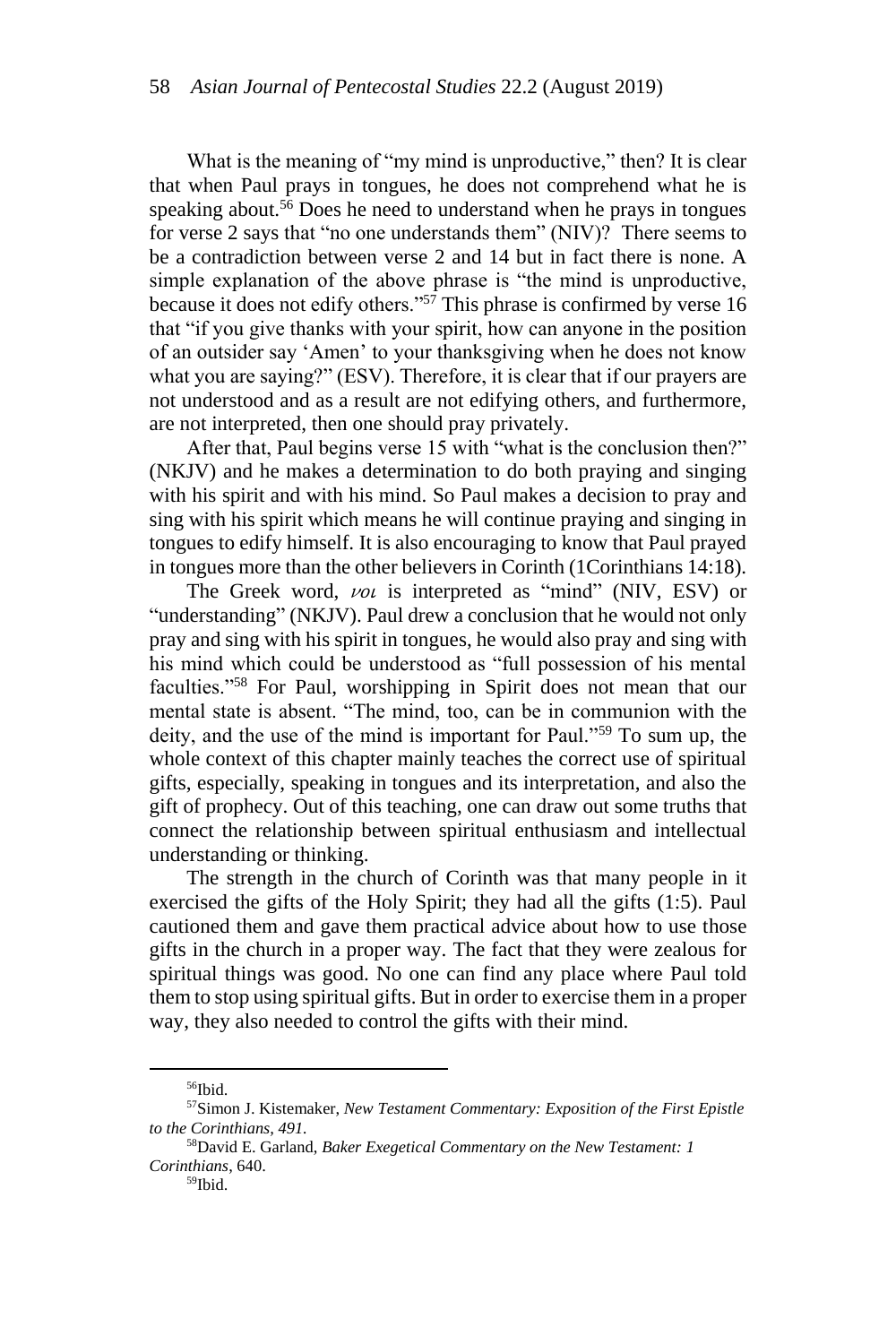In the previous verse of this chapter, verse 6, Paul told the Corinthians to exercise not only speaking in tongues but also revelation and prophecy together with knowledge and teaching. Interestingly, Paul illustrated this with examples of musical instruments which need to be played in an accurate way and a trumpet that needs to make a certain sound so that people might prepare for battle (1 Cor. 14:7-8). In the same way, the gift of tongues should be used in a beneficial way by providing an interpretation. Furthermore, verses 19 and 20 speak about being mature in thinking, becoming adults. Therefore, in one way or another, we can say that spiritual activity should be combined with an understanding mind in worship.

To conclude, the whole chapter is about spiritual gifts which the church members of Corinth should be zealous for, (14:1, 12). Also, Paul told the Corinthians to use those gifts together with their mind or understanding (14:14, 15), knowledge and teaching (14:6), and to become adults in their thinking (14:19, 20). Therefore, one can see that the use of gifts must go together with understandable words.

## 1 Thessalonians 5:19-21 – Do not quench the Spirit; do not despise the prophecies, but test everything; hold on to which is good.

In the first part of this chapter, the Apostle Paul reminded believers in Thessalonica to be alert because the day of the Lord was at hand. Then in the second part, he gave various exhortations including 1 Thessalonians 5:19-21. This passage begins with the Greek phrase,  $\tau \phi$  $\pi\nu \in \nu\mu\alpha$   $\mu\eta$  of  $\beta \in \nu\nu\alpha\tau$  which can be translated as "do not quench the Spirit." "The Spirit" here can mean "*charismata* or gifts of the Spirit"<sup>60</sup> or "the manifestations of the Holy Spirit."<sup>61</sup> Also, it can mean the works or the activities of the Holy Spirit.<sup>62</sup> One thing is extremely clear: Paul strongly urged believers in Thessalonica to not stop using spiritual gifts and they should keep allowing the move and works of the Holy Spirit in their lives and community. In this sense, the spiritual fire which was burning in their midst, should not be put out but rather be kept burning.

As for the word "quench", it is used for fire and "fire is a common metaphor for the Holy Spirit's activity (Matthew 3:11; Luke 3:16; Acts

<sup>60</sup>Charles A. Wanamaker, *The Epistles to the Thessalonians: A Commentary on the Greek Text* (Grand Rapids, MI: William B. Eerdmans Publishing Co., 1990), 202.

 $61$ Ibid.

<sup>62</sup>Earl J. Richard, *First and Second Thessalonians*, ed., Daniel J. Harrington, vol. 11 (Collegeville, Minnesota: The Liturgical Press, 1995), 279.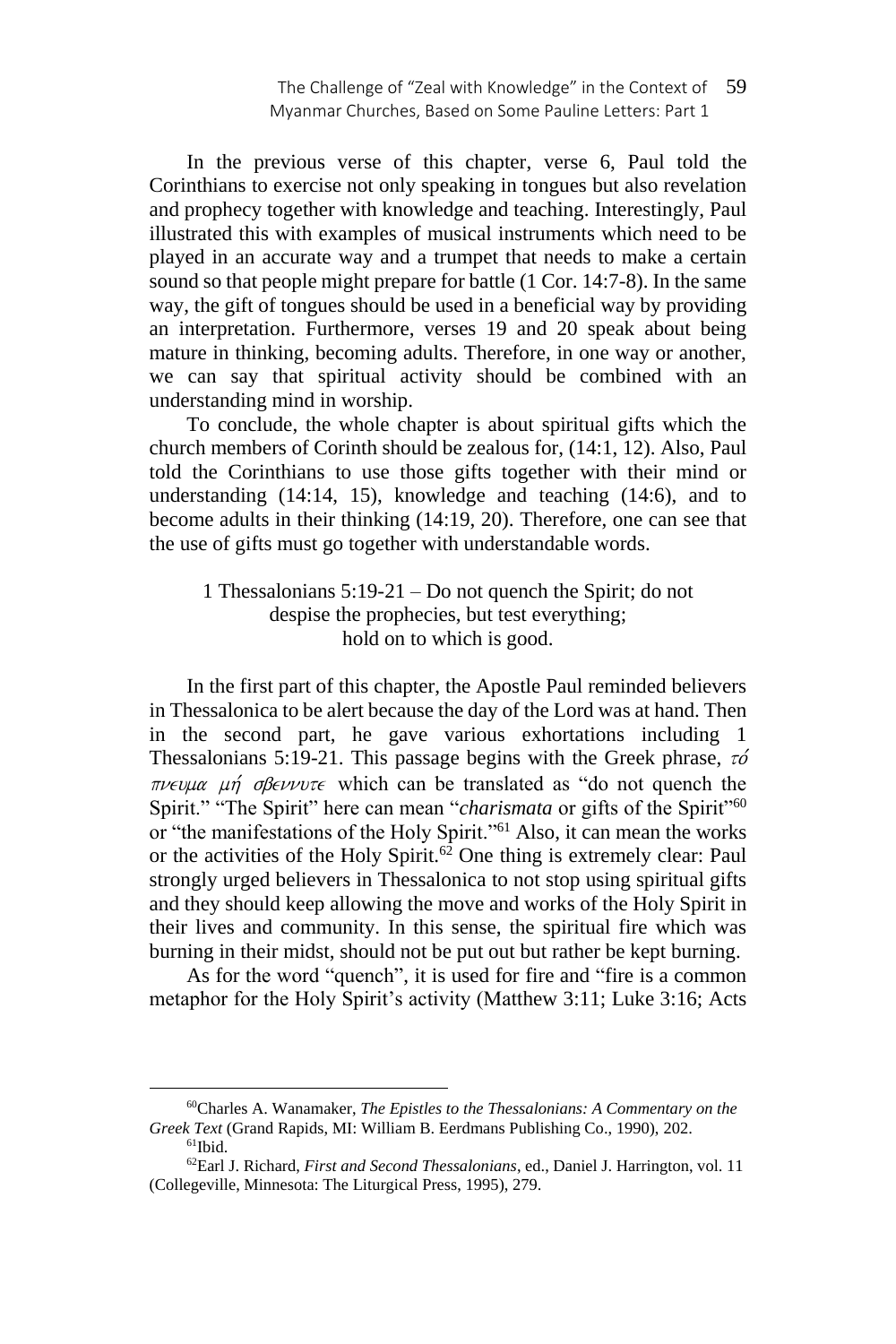2:3; Romans 12:11-12; 2 Timothy 1:6)."<sup>63</sup> Thus, it makes sense that the move of the Spirit should not be quenched in the lives of believers. Charles A. Wanamaker also says that "to quench the Spirit was to suppress or restrain the Spirit from manifesting itself in Charismatic activities like speaking in tongues and uttering prophecy within the life of the community."<sup>64</sup> Therefore, it is logical to state that those gifts, prophecy, speaking in tongues and all others gifts which are listed in 1 Corinthians 12 and 14, should be continually used and practiced in the church. But in 1 Thessalonians 5:20, specifically only prophecy was mentioned by Paul that the believers should not despise. This gift must not be despised because prophecy and its utterance of prophesying can edify, exhort, and encourage believers and the churches (1 Corinthians 14:3, 31).<sup>65</sup>

After Paul's exhortation to not quench the Spirit and to not despise prophecy, he further instructed "to test everything and to hold on to what is good" (1 Thessalonians 5:21). So, the exercising of spiritual gifts and allowing the manifestations of the Holy Spirit were greatly encouraged. Also, the people were strongly urged not to neglect the gift of prophecy. However, Paul pointed out a very important need, "to test all of their activities." The word "test" can be understood as to weigh (NIV), evaluate (NLT) and discern (ASV) in 1 Corinthians 14:29. "The verb *dokimazo* was used for the proving or testing of precious metals and the like and then came to be used metaphorically as here."<sup>66</sup> It is important to understand that every spiritual movement should be tested or evaluated like people test metals to determine whether they are real or not. In the same way, Paul "expected his readers to weigh supposed Spirit-inspired words and deeds against the doctrinal and ethical norms they had received from him."<sup>67</sup> In testing or weighing, the concept of knowledge can be applied.

If questions arise, how do we test? What do we need to make that testing successful? The answer is that the person who is testing must be qualified. In other words, he must have knowledge or wisdom to distinguish whether spiritual gifts or manifestations, are right or wrong. At first, he must know the Word of God; then in order to test or protect the doctrinal errors, he or she must have wisdom and knowledge from both the revelation of God and well-trained experience.

<sup>63</sup>Ben Witherington III, *1 and 2 Thessalonians: A Socio-Rhetorical Commentary* (Grand Rapids, MI: William B. Eerdmans Publishing Co., 2006), 168.

<sup>64</sup>Charles A. Wanamaker, *The Epistles to the Thessalonians: A Commentary on the Greek Text,* 202.

<sup>65</sup>Charles A. Wanamaker, 202.

<sup>66</sup>Ben Witherington, 169.

<sup>67</sup>Charles A. Wanamaker, 203.